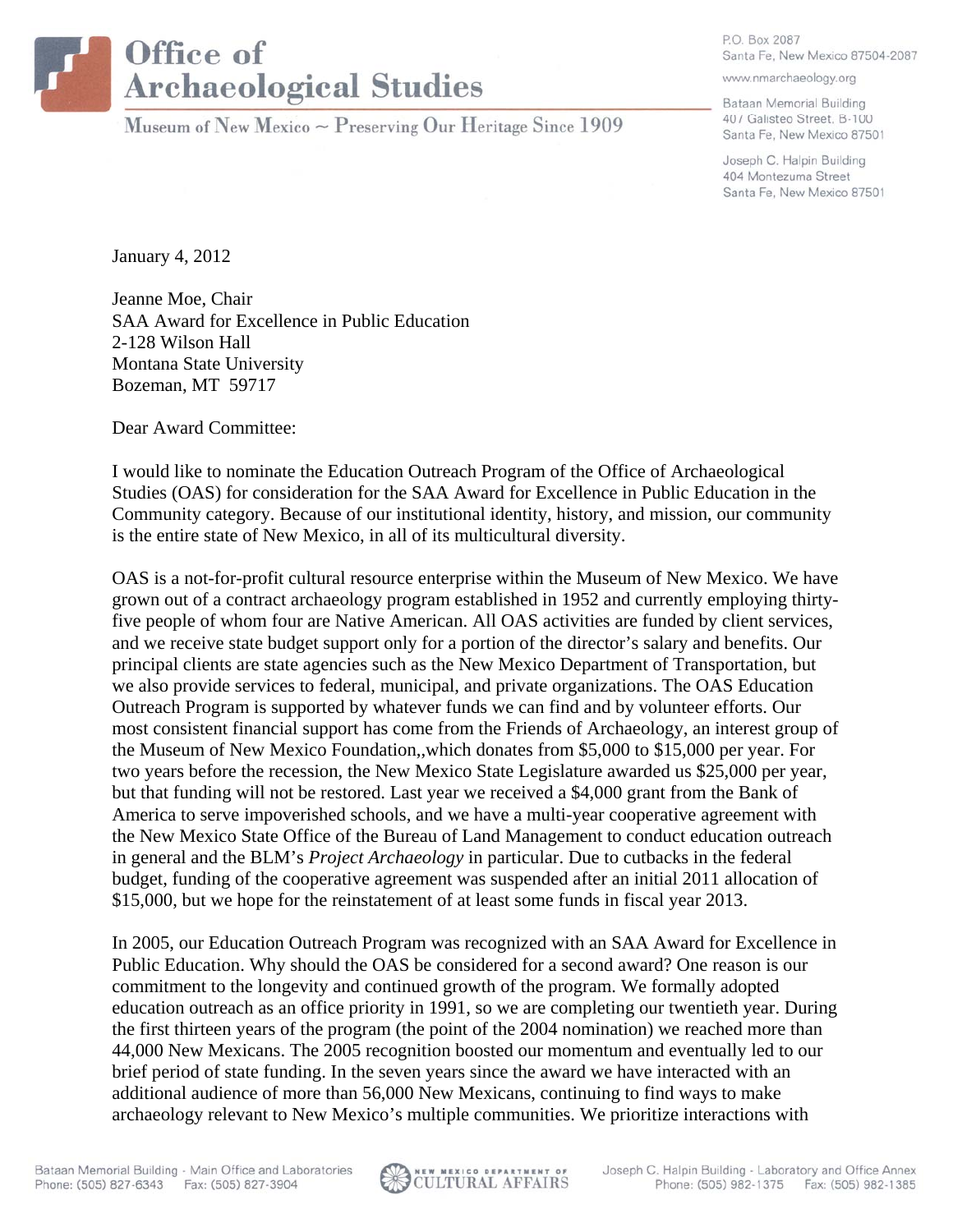New Mexico's Native American population and have made great strides in this area (see programs below). We also emphasize a wide range of programs in the rural and underserved portions of New Mexico. Our greatest accomplishment is to have presented at least one program in each of New Mexico's thirty-three counties annually for the last three years. We are the only archaeology organization in New Mexico to have taken on this scale of responsibility, consistently delivering programs outside of our primary city of operation.

The OAS education program has become known statewide for collaborating with private, state, federal, and tribal institutions in support of their own education efforts. Finally, the OAS Education Outreach Program is carried on the shoulders of archaeologists that choose to pursue education responsibilities in addition to the demands of their everyday archaeology jobs. We are committed to sharing the story of New Mexico archaeology with the public, championing and defending the field in a unique environment.

The themes embedded in our presentations are both explicit and implicit:

First, we try to impart knowledge of, and generate an appreciation for, the depth and complexity of New Mexico's rich cultural heritage. We find that there is a remarkable parochialism in public knowledge of history and culture, reinforced by community stereotypes and superficial treatments in formal education. We see our role as gently breaking the bounds of those stereotypes and introducing audiences to the complexity of culture history as a positive value–richness instead of confusion. Archaeology doesn't end, and history doesn't begin, with the Coronado expedition of 1540-1541, and archaeological stories of the past are complements to oral traditions of individual community histories rather than measures of validity.

Second, we try to generate and share a sense of inspiration and curiosity for archaeology's approaches to understanding the past through the study of artifacts and their contexts. This theme is most relevant in our school presentations, where archaeology does not fit exclusively within a single named discipline. Instead, we present archaeology as an example of the integration of many different disciplines–biology, math, geology, history, physics, chemistry, humanities, art. Archaeology represents a real-world integration of applied knowledge in a way that captures children's (and adults') imaginations.

Third, we try to get across the fragility and uniqueness of the cultural record. Whether dug up by a bulldozer, a pothunter, or an archaeologist, archaeological resources can be excavated only once, and information that is not retrieved at that time is lost forever. For this reason archaeological sites are worthy of protection and preservation. We also discuss the real but transitory excitement of discovery, and how the personal collection of an artifact unnecessarily deprives the next person of that experience. If an artifact is left in place, the potential for discovery is inexhaustible, but if it is collected, the experience is selfish and terminal.

Fourth, we believe that a multi-sensory approach has the greatest and most lasting impact on audiences. Images and verbal descriptions of archaeological ideas are necessary but insufficient. Live demonstrations capture the attention of the audience and give people the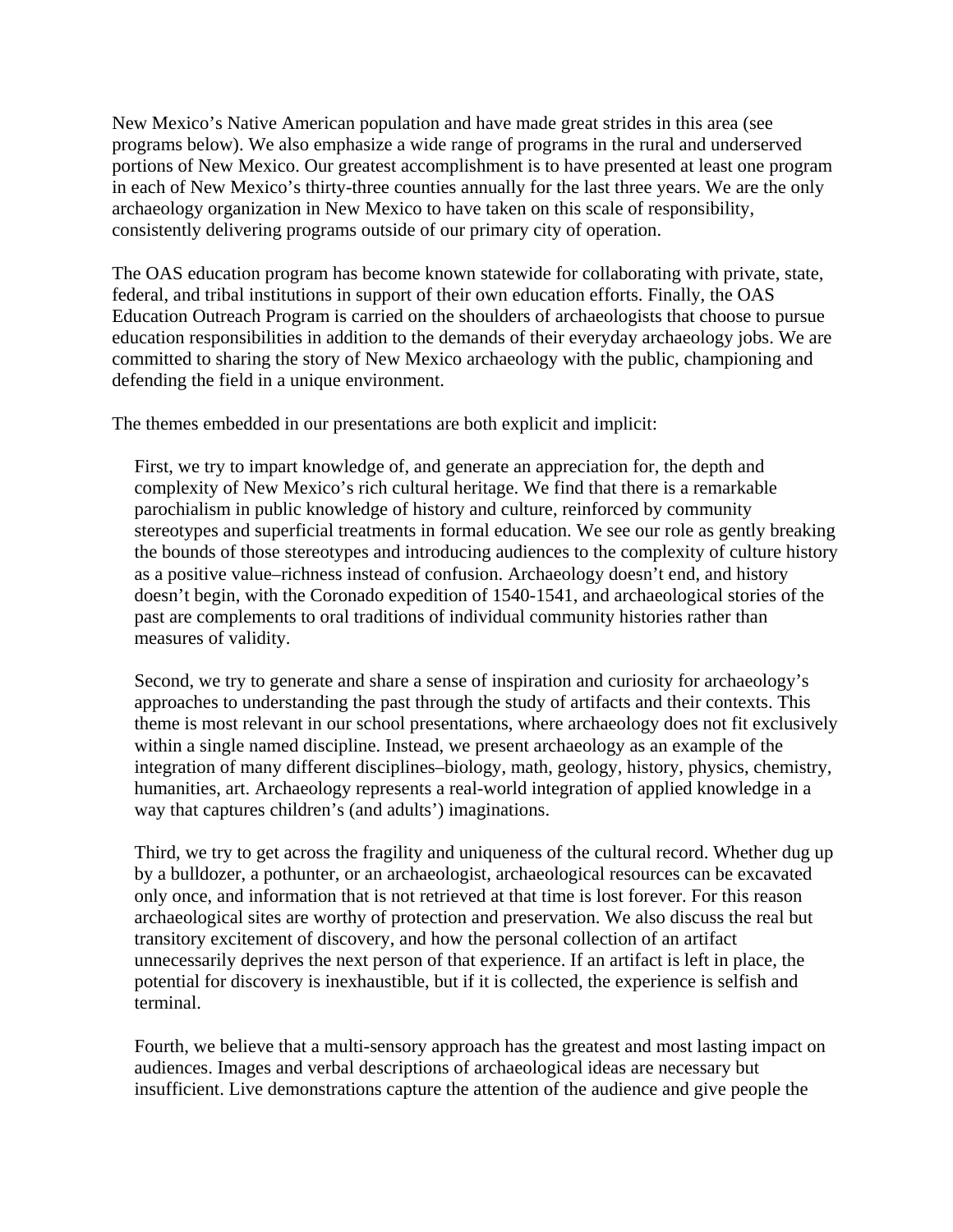ability to touch and handle artifact replicas, ask questions, and actually use or experience an aspect of ancient lifeways. Such an approach fixes memory, not just the replica itself, but also the subject of discussion at the time. A recent addition to our outreach collection has been a back pack and tump band. This one artifact has turned into the most popular "wow" moment for audiences, surpassing even the atlatl and turkey feather blanket in impact.

Most of our educational encounters are short–a day for a site tour, an hour for a school presentation or a public lecture, or just a few minutes for a one-on-one encounter at a festival or event. It is our responsibility to make the most of each encounter, assessing the best way to communicate with the audience or individual. Although we have a set of stock programs (see http://www.nmarchaeology.org/presentation-catalog.html), we work with teachers or hosts to structure what they want to support their goals. We evaluate the strengths of individual OAS staff members, pairing their skills with the audience and program needs, and we have trained staff, especially our Native American staff members, who have the ability the make strong connections with Native American audiences. Audience requests have prompted us to develop new programming, and volunteer capabilities and suggestions further expanded our offerings.

Within the past year, we have moved slowly but deliberately into school curricula and teacher training. *Project Archaeology* promises to have a long-term impact, but the school climate in New Mexico (which has an overriding emphasis on teaching to the test) has limited the freedom of teachers to embrace new tools. When BLM funding is restored, we plan to further develop alliances with local school support groups (such as the Taos Archaeological Society and the Hubbard Museum) where local community volunteers are interested in helping teachers integrate and implement *Project Archaeology*, especially in the post-test period late in the school year. Last year we experimented in collaboration with *Citizen Schools*, a national program targeting middle school students with an expanded school day. In partnership with the School for Advanced Research (SAR), OAS staff created an apprenticeship called "Surviving Santa Fe: AD 1000." The class challenged students to consider what they would need to survive if they were transported back to their school location 1000 years ago.

http://www.citizenschools.org/newmexico/news/archaeologists-teach-santa-fe-students-survival-skills-for-1000-ad/

SAR provided a staff member who worked with the class, while OAS provided organization, content, props, instructors, and volunteers.

Our nomination packet includes CDs with electronic copies of files and hard copies of various publications that are not available in electronic form. The CD's include:

 This cover letter A narrative describing the program Maps of New Mexico program locations for FY2010 and FY2011 A table of participants by venue location for 2005-2011 A tabular listing of individual programs for 2009-2011 Scans of selected program responses: Laura J. Hobbs, June 6, 2006 Glenna Dean, November 16, 2006 Mr. Hogue, May 14, 2009 Heather Sanchez, February 11, 2010